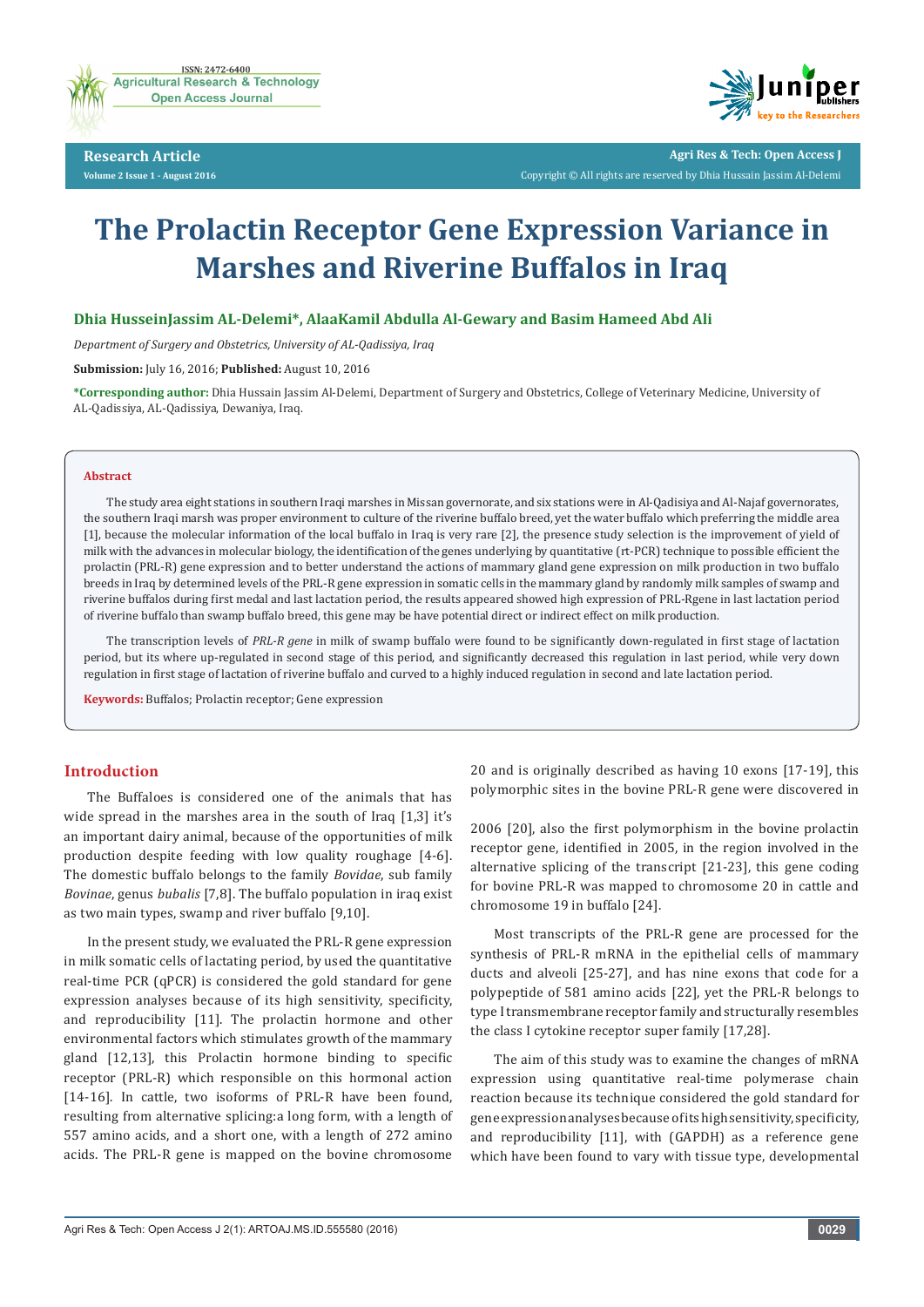stage, and environmental stimuli [29]. In this study we trying a compartment between of the prolactin receptor gene expression level in milk somatic cells or lactating mammary gland of cows during early, mid and last lactation period in both swamp and riverine buffalos breeds, due to milk collection is routinely performed and is less expensive and more easily accomplished than blood collection according to study of [30].

## **Materials and Methods**

#### **Animals and milk Samples**

Twenty adult lactating buffalo were selected from local breed swamp (n=10) from the middle (Diwaniya and Al-Najaf), and riverine buffalos (n=10) were collected from south of Iraq (Missan and ThiQar), the milk samples were determined to be free of mastitis defect according to routine testing by CMT (california mastitis test), they volume of samples which collected from each animal were(50 ml) during three stages of the lactation period which are classification on physiochemical characteristic of milk samples according to stage of lactation period in swamp buffalo where, first stage (S1) 10-100 days, second stage (S2) 101-180 days and third stage (S3) --> 181

days, while in riverine buffalo were first stage (R1) 10-100 days, second stage (R2) 101-180 days and third stage(R3) --> 181 days [31] with minor modification, this samples placed in ice box for 3- 5hrs, later Centrifugation  $12000$  rpm for  $10$  min at  $4^{\circ}$ C, and the supernatant containing the hard fat layer was aspirated and discarded, leaving a 5ml residual fluid at the bottom of tube PBS (phosphate buffer slain) (5ml) was added to the fluid and was resuspended and centrifuged again at 1200 rpm for 5 min at  $4^{\circ}$ C. The supernatant was discarded and 1ml of the residual fluid at the bottom was transferred by the pipette into 1.5ml free RNase eppendorf tube and centrifuged at  $1200$  rpm for 5min at  $4^{\circ}$ C. The pellet obtained was washed with PBS three times, and stored at  $-70$  to  $-80^{\circ}$ C in deep freeze system until total RNA extraction, according to method of [32]

#### **Primers**

Two primer pairs were designed using the Primer Premier 5.0 software (<http://www.premierbiosoft.com>); the Housekeeping genes are GAPDH gene primer and other primer used for PRL-R gene as a target gene (Table 1). The specificity of the primer sets designed was confirmed by sequencing analysis of amplicon [\(http://dx.doi.org/10.3168/jds.2012-6437\)](http://dx.doi.org/10.3168/jds.2012-6437).

**Table 1:** The PRL-R and GAPDH genes primers with their sequences, product size and PCR conditions.

| Primer     | <b>Sequences</b>           | Product size (bp) | <b>PCR</b> conditions                                                  |
|------------|----------------------------|-------------------|------------------------------------------------------------------------|
| GAPDH (F)  | 5'-ACAGTCAAGGCAGAGAACGG-3' | 501               | 2 min. 95 °C ,30 sec. 95 °C , 30 sec.                                  |
| GAPDH (R)  | 5'-TGCGCTCACCTGACAATCTT-3' |                   | 58 <sup>o</sup> C, 60 sec. 72 <sup>o</sup> C, 5 min. 72 <sup>o</sup> C |
| $PRL-r(F)$ | 5'-CTGCTGATCAGTGCCTGACA-3' | 509               | 2 min. 95 °C ,30 sec. 95 °C , 30 sec.                                  |
| $PRL-r(R)$ | 5'-ATGAGTCCCCATCCATCCCA-3' |                   | 58 <sup>o</sup> C, 60 sec. 72 <sup>o</sup> C, 5 min. 72 <sup>o</sup> C |

# **RNA extraction and purification**

The total RNA was extracted from somatic cells using Trizol® Reagent by, AMBION/RNA (LIFE TECHNOLOGIES Ltd.)CALIFORNIA, according to the manufacturer's protocol, the integrity of total RNA extracted was verified by agarose gel electrophoresis by, NANOPAC-300 (CLEAVER SCIENTIFIC

Ltd.) UK, the RNA was quantitated using SP-3000 Nano (UV/ Vis Spectrophotometer, OPTIMA Tokyo, JAPAN), also the purity and quantity of the extracted total RNA were assessed, with the optical density (OD) ratio of OD260/OD280 being 1.8 to 2.0 for all samples (Table 2). To removal of the contamination from genomic DNA, we used the DNase I (Ta- KaRa) Kit.

**Table 2:** The value of total RNA concentration by SP-3000 Nano (UV/Vis Spectrophotometer).

| <b>Buffalo</b><br>breeding samples | Mean ± Se. of total RNA concentration |                   |                  |  |
|------------------------------------|---------------------------------------|-------------------|------------------|--|
|                                    | <b>First stage</b>                    | Sec. stage        | Third stage      |  |
| Swamp breed                        | $91.3 \pm 0.633$                      | $92.2 \pm 1.103*$ | $90.6 \pm 1.275$ |  |
| Riverine breed                     | $91.8 \pm 1.38$                       | $90.3 \pm 1.247$  | 88.6±1.087       |  |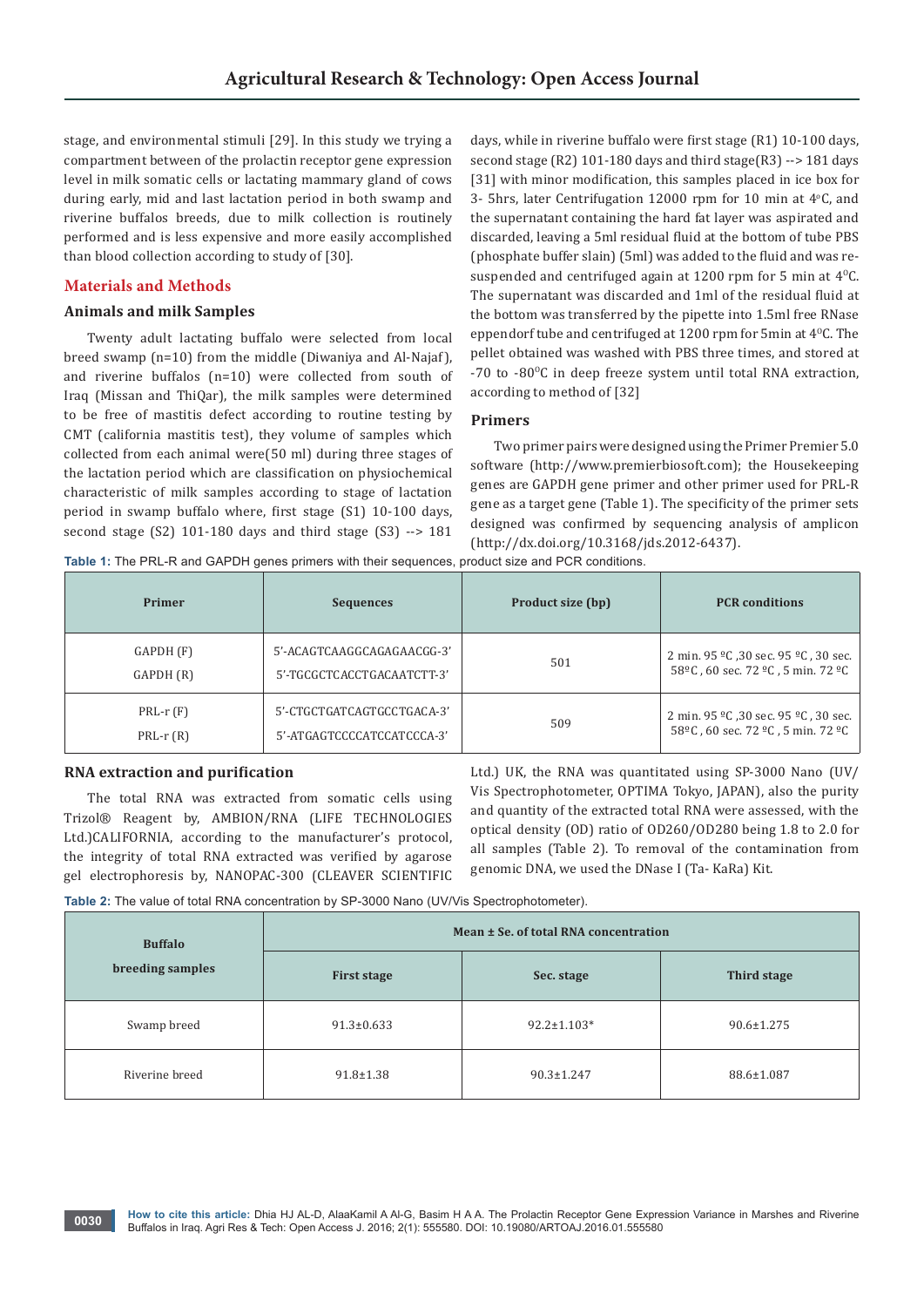#### **cDNA Syntheses**

The First-strand cDNA was synthesized from 1500 ng of RNA using the Cloned AMV (*INVETROGEN®*) First-Strand cDNA Synthesis Kit (USA), The Reverse Transcriptase PCR is performed according to manufacturer's protocol, under the following conditions, by using PCR system (Multi Gene Opti Max Thermal Cycler TC9610 /TC9610-230), MIDSCI®, USA (in biotechnology college of Al-Qadissiya univ.) finally the samples were stored at -20°C until performed q (rt- PCR).

#### **Quantitative real-time PCR**

The q (rt-PCR) was carried out as described by [33], for relative expression of target genes in somatic cells of swamp and buffaloes in comparison with riverine buffaloes breed, the ΔCT USING A REFERENCE GENE METHOD can be used by normalizing gene expression of target (PRL-R) genes with gene expression of housekeeping (GAPDH) gene as a reference gene, by using a following formula:-

## Expression value (Fold yield) =  $2^{\wedge \text{CT (reference)} - \text{CT (target)}}$

The mean of Ct numbers for target genes were normalized with reference (GAPDH) gene expression were determined by using the Microsoft excel according to [34], and evaluation of this results according of recommended by [35].

## **Performed of q (real time-PCR)**

The SYBER Green I based The two-step reaction of q(rt- ¬PCR) which performed by manufacturer's protocol of Power SYBR® Green PCR Master Mix kit (applied biosystem ) California USA and Exicycler™ 96 Real-Time Quantitative Thermal Block instrument(Bioneer, Korea), in veterinary hospital laboratory of Al-najaf, according to method described by Chen [36], therefore preparing two q(rt-PCR) master mixes, for the PRL, and GAPDH genes, as the following: (20 µL) of total volume cDNA template for target genesfrom cDNA template(10 μL), forward (2 μL) & revers

(2  $\mu$ L) primers and DEPC water (6  $\mu$ L), this master mixes were added into Power SYBR® Green PCR Master Mix kit q(rt-PCR) PreMix tube, then start Exicycler™ 96 Real-Time Quantitative, thermal Block instrument to relative quantification, according to kit instruction.

#### **Statistical analysis**

All the values are expressed as mean ± SE. data of results were analyzed using student t-test and appropriate p-values of less than 0.05 (P<0.05) were considered as statistically significant [37].

#### **Results**

In our study, the value of total RNA concentration (Table 2) was highly significant different (94.374  $\pm$ 3.07 ng/ $\mu$ l) in somatic cells of the mammary gland, its total RNA samples were used in cDNA synthesis step by using First-Strand cDNA Synthesis Kit.

#### **The relative quantitative real time-pcr**

Data analysis of SYBRgreen I based rt-PCR assay were divided into primer efficiency estimation and relative quantification of PRL-R gene expression level which normalized by housekeeping gene expression (GAPDH).The Ct value of GAPDH are 23.2676 in swamp breed, and 23.4184 in riverine breed, there for the result of normalizing the PRL-R gene expression by The delta CT method Using a Reference Gene [38].

In swamp buffalo the expression value of PRL-R gene during lactation period which declines in first stage (0.6145), second stage up-regulation (1.653) and decreased this regulation (1.1272) in last period, while in riverine buffalo this expression are very down-regulation (0.4045) in first stage of lactation and curved to a highly induced regulation in second (2.1312) and late lactation period (4.4201) in mammary gland. (Table 3), (Figure 1,2).



**How to cite this article:** Dhia HJ AL-D, AlaaKamil A Al-G, Basim H A A. The Prolactin Receptor Gene Expression Variance in Marshes and Riverine Buffalos in Iraq. Agri Res & Tech: Open Access J. 2016; 2(1): 555580. DOI: [10.19080/ARTOAJ.2016.01.555580](http://dx.doi.org/10.19080/artoaj.2016.02.555580
) **0031**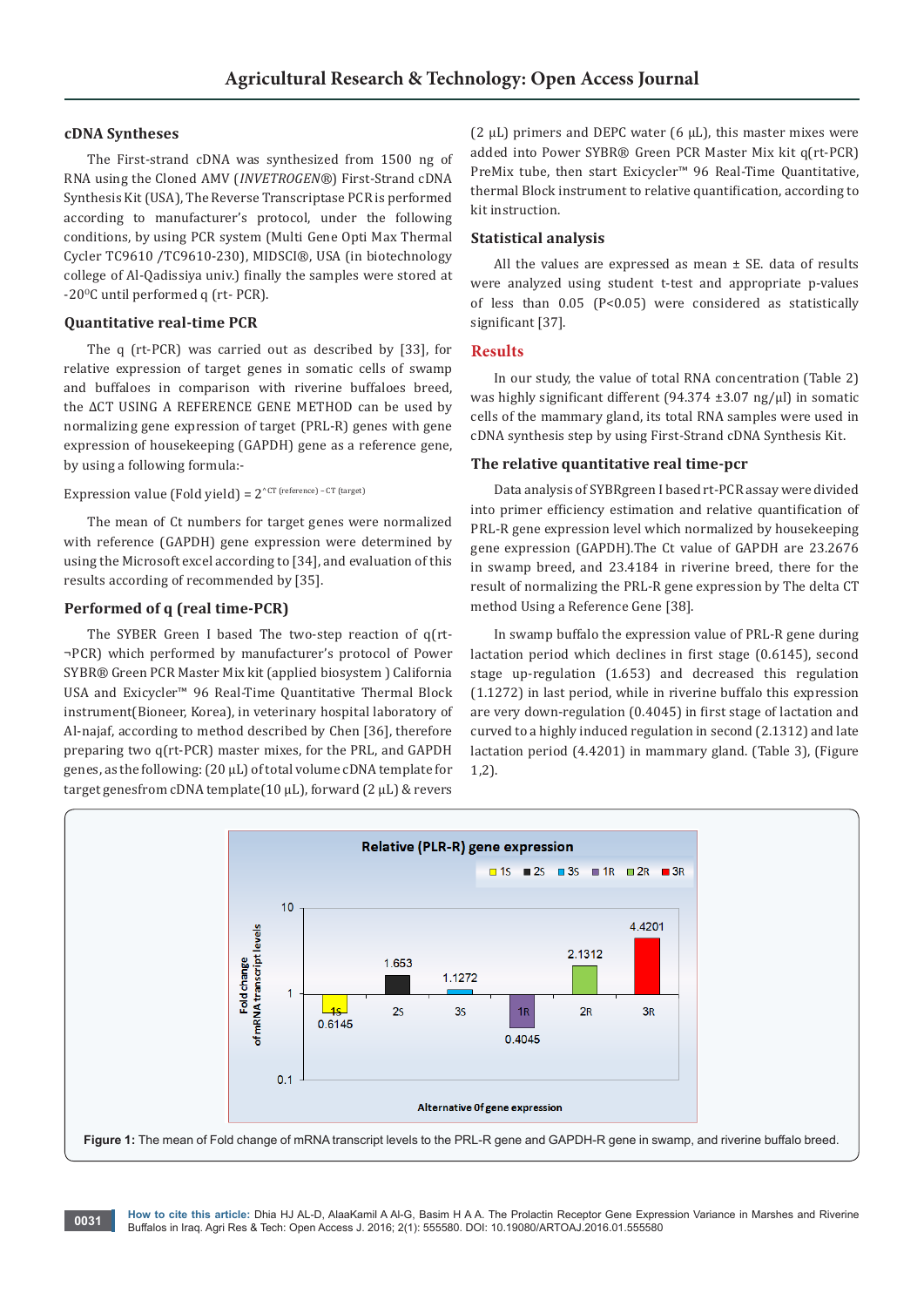

**Table 3:** The mean of Ct values and expression value of the PRL-R gene in the somatic cells of swamp breed and riverine breed buffalo.

| <b>Buffalo breeding</b> | <b>Buffalo breeding</b> |                     |                                    |             |                                                     |
|-------------------------|-------------------------|---------------------|------------------------------------|-------------|-----------------------------------------------------|
|                         | <b>Lactation period</b> | PLR-R (Target) gene | <b>GAPDH-R</b><br>(Reference) gene | $\Delta CT$ | <b>Expression</b><br>value $(2^{\wedge} \Delta CT)$ |
| Swamp breed             | S1-group                | 22.5652             | 23.2676                            | $-0.7024$   | 0.6145                                              |
|                         | S2-group                | 23.9927             | 23.2676                            | 0.7251      | $1.653*$                                            |
|                         | S3-group                | 23.4404             | 23.2676                            | 0.1728      | 1.1272                                              |
|                         |                         |                     |                                    |             |                                                     |
|                         | R <sub>1</sub> -group   | 22.1127             | 23.4184                            | $-1.3057$   | 0.4045                                              |
|                         | R <sub>2</sub> -group   | 24.5101             | 23.4184                            | 1.0917      | 2.1312*                                             |
|                         | R3-group                | 25.5625             | 23.4184                            | 2.1441      | 4.4201**                                            |

(\*) significant differences. (\*\*) significant differences.

Experimental groups (n=10) according to days of lactation period

S1: Swamp buffalo in 10-100; S2: Swamp buffalo in 100-180; S3: Swamp buffalo in > 180; R1: Riverine buffalo in 10-100; R2: Riverine buffalo in 100- 180; R3: Riverine buffalo in > 180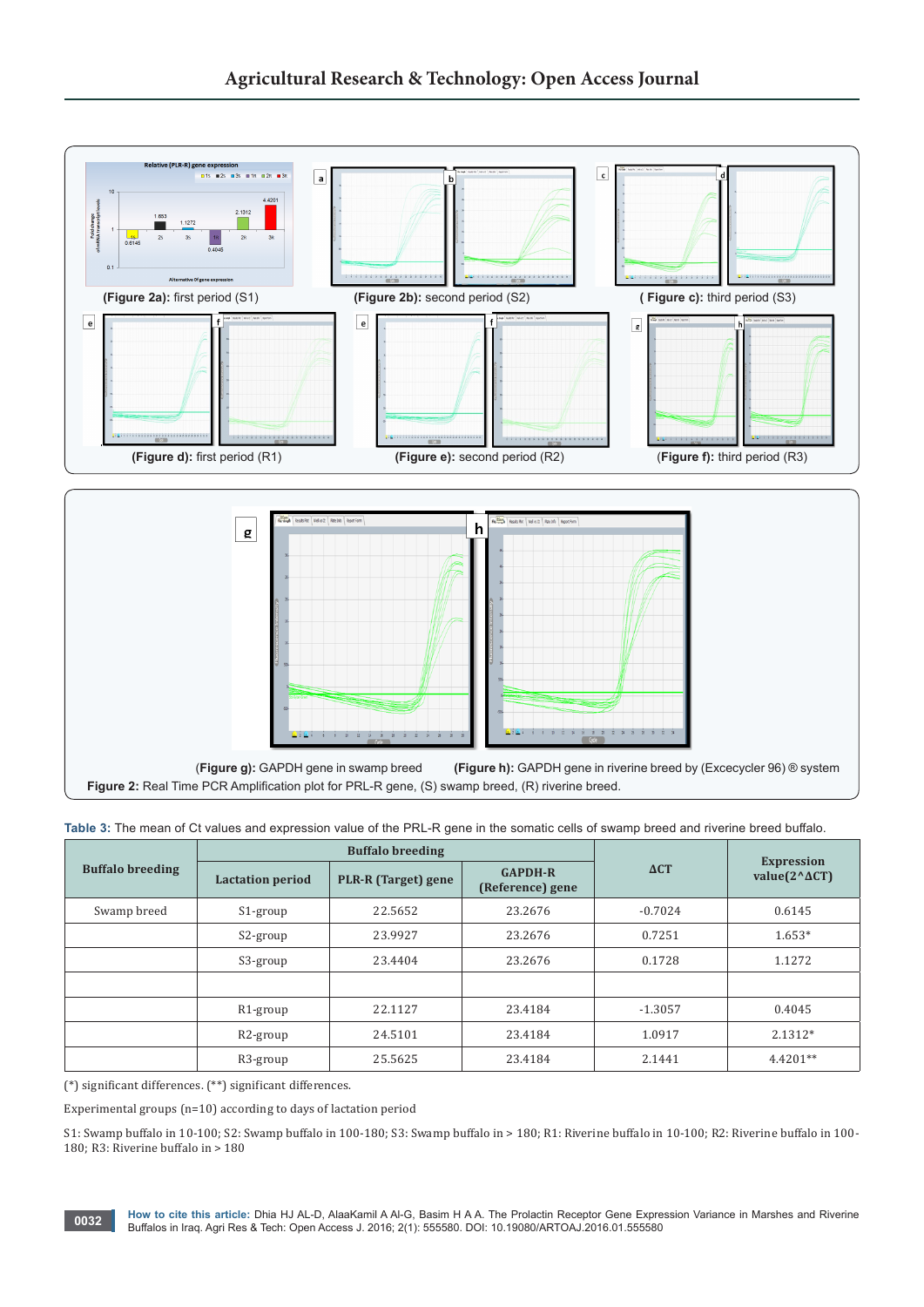#### **Discussion**

In mammals, the hormone prolactin (PRL) is best known for its role in the regulation of lactation [39-41], also it has important functions like the development of mammary gland affecting milk yield and composition [42-45]. Also according to [13] this is hormone stimulant for growth of mammary ductal and alveolar cells by binding to PRL-R. yet the physiological functions of the PRL hormone to induce lactation by this acting through the PRI-R [46]. The prolactin receptor (PRL-R) gene was reportedly associated with milk protein and milk fat yields in the swamp buffalo [47] also the statistically significant of study the [48] were confirmed the associations between PRL-R milk production in livestock, therefore the results of the previous study were conferment that up-regulation of PRL-R gene expression in last lactation period of riverine buffalo (4.4201) in more than swamp buffalo which are down-regulated (1.1272) in this period, this a results agreement with Previous studies like [46,49].

[50,51] as well as these data support the concept that the PRL-R were higher sensitivity to PRL during lactation period may be associated with an increase in subsequent milk yield in riverine buffalo more than swamp buffalo, consequently the previous studies like [52] were observed the swamp buffalo produce relatively small quantities of milk, yet [53] recorded that the high milk yield is about six to seven liters per day in riverine breeds Indian buffalo.

In the mammary gland of lactating mice, the PRL-R is highly expressed both at the end of pregnancy and during lactation [54].

PRL-R1 mRNA expression is highly induced in the mammary gland during late pregnancy and abruptly declines on the first day of lactation for the HT rats [55], but this observe disagreement with study of [40], that were recorded a short day photoperiod was associated with reduced PRL, whereas milk yield and expression of PRL-R mRNA in lymphocytes and mammary tissue were increased. The swamp buffalo produce low amount of milk (1.0 - 1.5) litres per day, so they are not heavily used in milk production [52], but the milk yield of Indian riverine breeds, there is about  $(6 - 7)$  liters per day [53]. The PRL-R numbers begin to decrease in early pregnancy and are maintained at a low level until late pregnancy [55].

#### **Conclusion**

The data normalization of the reference gene (GAPDH) with PRL-R gene expression in milk somatic cells of lactating two local buffalo breeds. In the present study, we compared the transcription levels of PRL-R gene in milk of swamp buffalo were found to be significantly down regulated in first stage of lactation period, but its where up regulated in second stage of this period, and significantly decreased this regulation in last period, while in riverine buffalo this expression are very down regulation in first stage of lactation and curved to a highly induced regulation in second and late lactation period.

#### **References**

- 1. Al-Saedy J, Al-Fartosi K (2011) Iraqi buffalo status and perspectives. Buffalo Newsletter International Buffalo Federation (IBF).
- 2. [Hussain DA, Abdulameer M, Ghareeb, Wisam HS \(2014\) Evaluation](http://scienceandnature.org/IJSN_Vol5(3)S2014/IJSN-VOL5(3)14-4.pdf)  [of DNA polymorphism in bovine growth hormone gene by PCR-RFLP](http://scienceandnature.org/IJSN_Vol5(3)S2014/IJSN-VOL5(3)14-4.pdf)  [method. IJSN 5\(3\): 407-411.](http://scienceandnature.org/IJSN_Vol5(3)S2014/IJSN-VOL5(3)14-4.pdf)
- 3. Al-Fartosi KG (2010) The role of buffaloes breeding in the development of nation's economic. The first conference of Iraqi buffaloes. Ministry of Agriculture Iraq, pp. 22-12.
- 4. [Thomas CS \(2004\) Milking management of dairy buffaloes. Acta](http://pub.epsilon.slu.se/512/)  [Universitatis Agriculturae Sueciae. Pp. 7-9.](http://pub.epsilon.slu.se/512/)
- 5. Bandyopadhyay AK, Ray PR, Ghatak PK (2003) Effective utilization of buffalo milk for manufacturing dairy products. 4th Asian Buffalo Congress Lead Paper, pp. 19.
- 6. Andreas E, Sumantri, Nuraini H, Farajallah A Anggraeni A (2010) Identification of GH/ ALUI genes polymorphisms in Indonesian buffalo. J Indones Trop Anim Agric 35: 215-221.
- 7. [Al-Obaidi S, Haider SA , Al-Fartosi K, Haider SA, Radhi Z, et al. \(2007\)](http://www.natureiraq.org/uploads/9/2/7/0/9270858/status_report_buffalothiqar.pdf)  [Water Buffalo in the Iraqi Marshes pp: 4-8.](http://www.natureiraq.org/uploads/9/2/7/0/9270858/status_report_buffalothiqar.pdf)
- 8. IUCN (World Conservation Union) (2007) Red List of Threatened Species, Bubalusbubalis. Retrieved February.
- 9. [Drost M \(2007\) Bubaline versus bovine reproduction. J Theriogenology](http://www.ncbi.nlm.nih.gov/pubmed/17482253)  [68\(3\): 447-449.](http://www.ncbi.nlm.nih.gov/pubmed/17482253)
- 10. Borghese A, Mazzi M (2005) Buffalo Population and Strategies in the World in: buffalo production and research. FAO of the USA, pp. 23-24.
- 11. [Yadav P, Singh DD, Mukesh M, Kataria RS, Yadav A, et al. \(2012\)](http://www.livestockscience.com/article/S1871-1413(12)00135-7/abstract)  [Identification of suitable housekeeping genes for expression analysis in](http://www.livestockscience.com/article/S1871-1413(12)00135-7/abstract)  [mammary epithelial cells of buffalo \(Bubalusbubalis\) during lactation](http://www.livestockscience.com/article/S1871-1413(12)00135-7/abstract)  [cycle. Livest Sci 147\(1-3\): 72-76.](http://www.livestockscience.com/article/S1871-1413(12)00135-7/abstract)
- 12. [Borellini F, Oka T \(1989\) Growth control and differentiation in](http://www.ncbi.nlm.nih.gov/pubmed/2647487)  [mammary epithelial cells. Environ Heal Pers 80: 85-99.](http://www.ncbi.nlm.nih.gov/pubmed/2647487)
- 13. [Imagawa W, Bandyopadhyay GK, Nandi S \(1990\) Regulation of](http://www.ncbi.nlm.nih.gov/pubmed/2292240)  [mammary epithelial cell growth in mice and rats. Endocr Rev 11\(4\):](http://www.ncbi.nlm.nih.gov/pubmed/2292240)  [494-523.](http://www.ncbi.nlm.nih.gov/pubmed/2292240)
- 14. [Kelly PA, A Bachelot, C Kedzia, L Hennighausen, C J Ormandy,](http://www.ncbi.nlm.nih.gov/pubmed/12431805) et al. [\(2002\) The role of prolactin and growth hormone in mammary gland](http://www.ncbi.nlm.nih.gov/pubmed/12431805)  development. [Mol Cell Endocrinol](http://www.ncbi.nlm.nih.gov/pubmed/12431805) 197(1-2): 127-131.
- 15. [Vaclavicek A, Kari Hemminki, Claus R Bartram, Kerstin Wagner,](http://press.endocrine.org/doi/abs/10.1210/jc.2005-1899)  [Barbara Wappenschmidt, et al. \(2006\) Association of Prolactin and Its](http://press.endocrine.org/doi/abs/10.1210/jc.2005-1899)  [Receptor Gene Regions with Familial Breast Cancer. Journal of Clinical](http://press.endocrine.org/doi/abs/10.1210/jc.2005-1899)  [Endocrinology & Metabolism 91\(4\): 1513-1519.](http://press.endocrine.org/doi/abs/10.1210/jc.2005-1899)
- 16. [Fleenor D, Arumugam R, Freemark M \(2006\) Growth hormone and](http://www.ncbi.nlm.nih.gov/pubmed/16735796)  [prolactin receptors in adipogenesis: STAT-5 activation, suppressors of](http://www.ncbi.nlm.nih.gov/pubmed/16735796)  [cytokine signaling, and regulation of insulin-like growth factor I. Horm](http://www.ncbi.nlm.nih.gov/pubmed/16735796)  [Res 66\(3\): 101-110.](http://www.ncbi.nlm.nih.gov/pubmed/16735796)
- 17. [Kelly PA, Dijane J, Postel-Vinay MC, Edery M \(1991\) The prolactin/](http://www.ncbi.nlm.nih.gov/pubmed/1935820)  [growth hormone receptor family. Endocr Rev 12\(3\): 235-251.](http://www.ncbi.nlm.nih.gov/pubmed/1935820)
- 18. Fontanesi L, Scotti E, Dolezal M, Lipkin E (2007) Bovine chromosome 20: milk production QTL and candidate gene analysis in the Italian Holstein-Friesian breed. Ital J Anim Sci 6(2): 133-135.
- 19. [Hayes, H, Le Chalony C, Goubin G, Mercier D, Payen EJ, et al. \( 1996\)](https://www.karger.com/Article/Abstract/134218)  [Localization of ZNF164, ZNF146, GGTA1, SOX2, PRLR and EEF2 on](https://www.karger.com/Article/Abstract/134218)  [homeologous cattle, sheep, and goat chromosomes by fluorescent in](https://www.karger.com/Article/Abstract/134218)  [situ hybridization and comparison with human gene map. Cytogenet](https://www.karger.com/Article/Abstract/134218)  [Cell Genet 72: 342-346.](https://www.karger.com/Article/Abstract/134218)
- 20. [Viitala S, Szyda J, Blott S, Schulman N, Lidauer M, et al. \(2006\) The Role](http://www.ncbi.nlm.nih.gov/pubmed/16751675)  [of the Bovine Growth Hormone Receptor and Prolactin Receptor Genes](http://www.ncbi.nlm.nih.gov/pubmed/16751675)